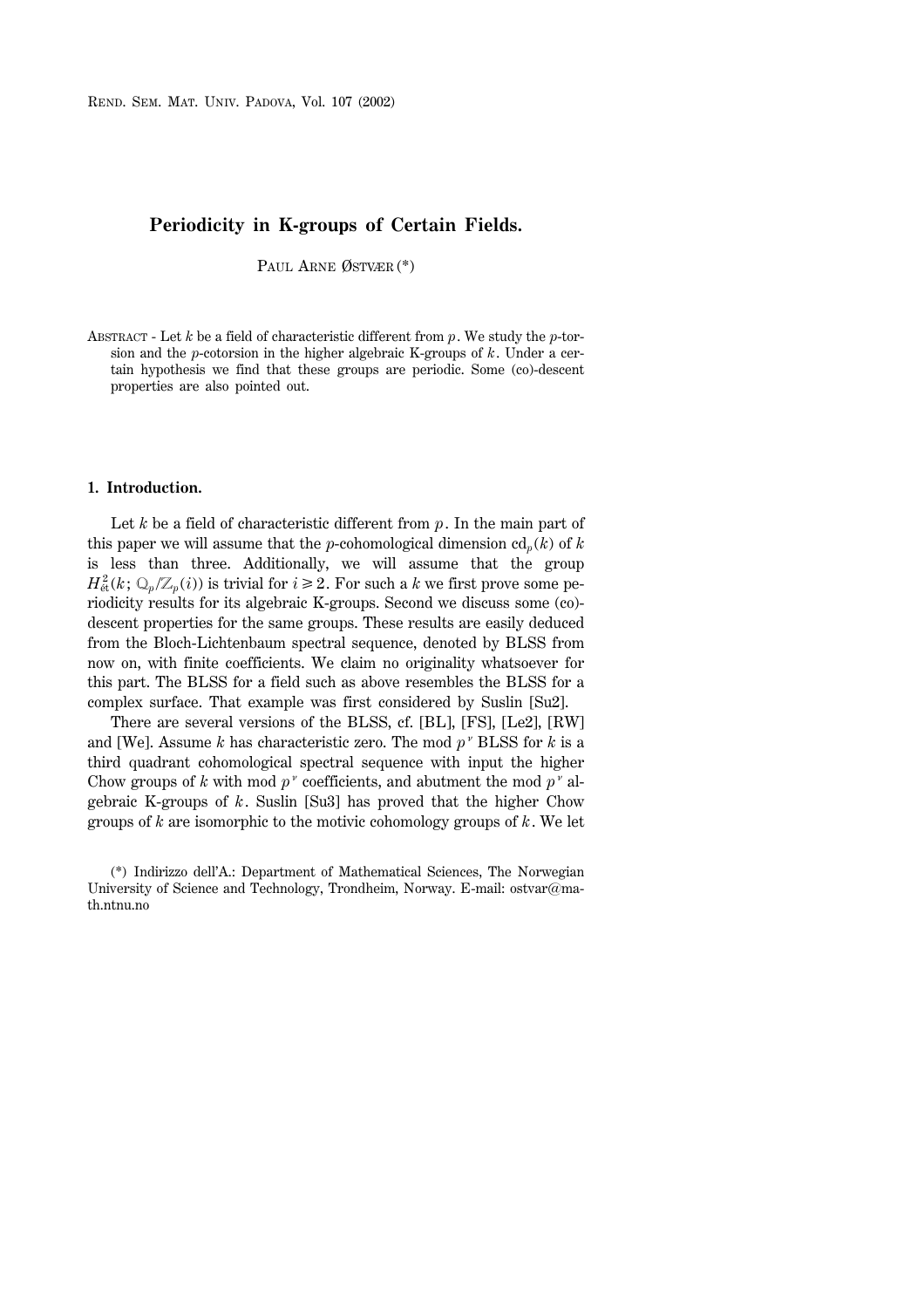subscript  $M$  indicate motivic cohomology. From the mentioned results, the mod  $p^{\nu}$  BLSS for *k* takes the form:

$$
E_2^{m,n}=H_{{\mathfrak K}}^{m-n}(k;\, {\mathbb Z}/p^{\nu}(-n))\Rightarrow K_{-m-n}(k;\, {\mathbb Z}/p^{\nu}).
$$

The outcome of Weibel's valuation trick from [We] is a mod  $p^{\nu}$  BLSS for fields of positive characteristic. The idea is to replace *k* by a field *F*(*k*) of characteristic zero, and whose motivic cohomology and algebraic K-theory groups are naturally isomorphic to the same groups for *k*. Assume *k* has positive characteristic *l*, where  $l \neq p$ . Define  $R_0(k)$  to be the Cohen *l*ring of *k*, and define inductively  $R_n(k)$  to be  $R_{n-1}(k)[t]/(t^l - \pi)$  where  $\pi$ is a uniformizing parameter for  $R_{n-1}(k)$  and  $n \ge 1$ . The quotient field of the union

$$
\operatorname{colim}\left(R_0(k)\subset R_1(k)\subset R_2(k)\subset\ldots\right)
$$

has the desired properties of  $F(k)$ .

Next we explain the relation between the motivic cohomology groups and the étale cohomology groups of *k*. The Bloch-Kato conjecture [BK] at the prime *p* predicts that the Galois symbol

$$
K_n^M(F)/p^{\nu} \to H^n_{\text{\'et}}(F; \mathbb{Z}/p^{\nu}(n))
$$

is an isomorphism for every field *F* of characteristic different from *p*. Voevodsky proved this conjecture in [Vo] for the prime  $p = 2$ . For  $p = 2$  the Bloch-Kato conjecture was originally formulated by Milnor [Mi]. Suslin and Voevodsky proved in [SV] that if the Bloch-Kato conjecture is true at the prime  $p$ , then there exists natural isomorphisms

$$
H_{\mathfrak{M}}^{n}(k; \mathbb{Z}/p^{\nu}(i)) \cong \begin{cases} H_{\text{\'et}}^{n}(k; \mathbb{Z}/p^{\nu}(i)) & \text{for } 0 \leq n \leq i, \\ 0 & \text{otherwise.} \end{cases}
$$

By specialization we get the following result (for two groups *A* and *B* we let  $A \rtimes B$  denote an Abelian extension of *B* by *A*).

THEOREM 1.1. Assume  $\text{cd}_p(k) \leq 2$ . If p is an odd prime, we also as*sume that the Bloch-Kato conjecture holds at p*.

(a) The mod  $p^{\nu}$  algebraic K-groups of k are given up to extensions by

$$
K_n(k; \mathbb{Z}/p^{\nu}) \cong \begin{cases} H^1_{\text{\'et}}(k; \mathbb{Z}/p^{\nu}(i)) & \text{for } n = 2i - 1, \\ H^2_{\text{\'et}}(k; \mathbb{Z}/p^{\nu}(i+1)) \rtimes H^0_{\text{\'et}}(k; \mathbb{Z}/p^{\nu}(i)) & \text{for } n = 2i > 0. \end{cases}
$$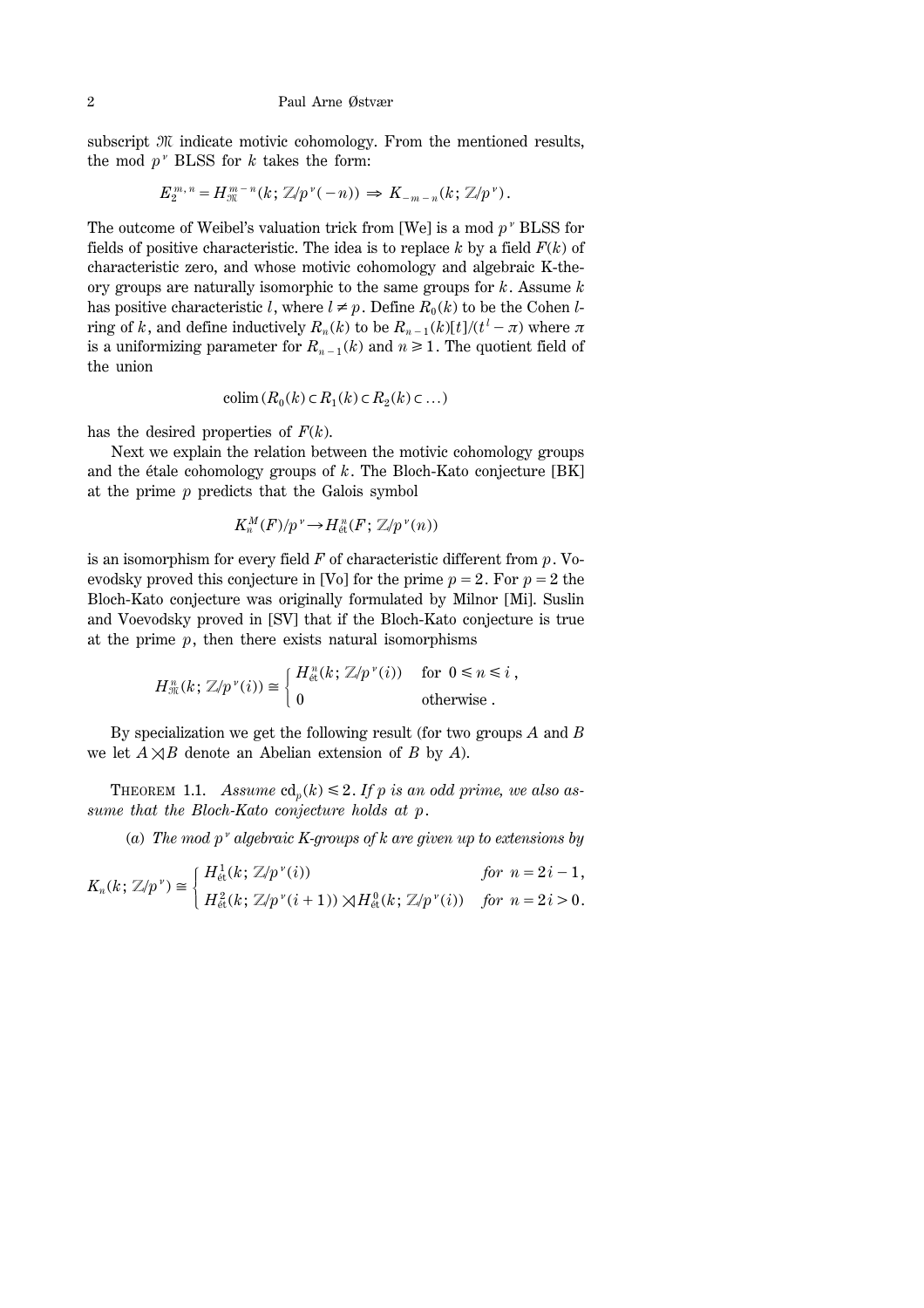(*b*) *The extension above is split by the anti-Chern classes of Kahn if p is odd, or*  $p=2$  *and k contains a primitive fourth root of unity.*

REMARK 1.2. *Part* (*b*) *of Theorem* 1.1 *is due to Kahn, see Theorem* 3.1 *in* [Ka2]. *The results from* [FS] *and* [Le2] *make it plain that Theorem* 1.1, *and hence some of the results in this paper may be generalized to certain schemes with mod p étale cohomological dimension less than three.*

In Section 2 we prove results which appear to be new. For this we will only consider fields with the properties stated in the beginning of the introduction. The assumptions on *k* can often be checked in practice. Our results reveal a periodicity phenomena for the *p*-torsion and the *p*-cotorsion in the algebraic K-groups of such a field. The proofs are very elementary and straightforward. However, the results might be useful in specific examples. The same remarks apply to the results in Section 3. Let  $k'/k$  be a Galois extension of fields as above. In Proposition 3.3 we point out the connection between the Galois (co)-invariants of the algebraic K-groups of  $k'$  and the algebraic K-groups of  $k$ .

# **2. Periodicity in K-groups.**

Assume  $\text{cd}_p(k) \leq 2$ . Then the long exact sequence in étale cohomology induced by the coefficient extension  $0 \rightarrow \mathbb{Z}/p(n) \rightarrow \mathbb{Q}_p/\mathbb{Z}_p(n) \rightarrow$  $\to Q_p/\mathbb{Z}_p(n) \to 0$  shows that the group  $H^2_{\text{\'et}}(k; \mathbb{Q}_p/\mathbb{Z}_p(n))$  is divisible. We impose the additional assumption that the latter group is trivial for  $n \geq$  $\geq$  2. For an Abelian group *A* we let  $A\{p\} = \bigcup_{p^{\nu}} A$  be its maximal *p*-torsion subgroup. Let  $\overline{k}$  be an algebraic closure of  $k$ .

First we translate the additional assumption into a statement about the K-groups of *k*. Consider the diagram

$$
K_{2n}(k; \mathbb{Q}_p/\mathbb{Z}_p) \longrightarrow K_{2n}(\bar{k}; \mathbb{Q}_p/\mathbb{Z}_p)
$$
  

$$
\downarrow^{\beta} \qquad \qquad \downarrow^{\beta}
$$
  

$$
K_{2n-1}(k)\{p\} \longrightarrow K_{2n-1}(\bar{k})\{p\}
$$

where the vertical maps are the Bockstein maps. From Theorem 1.1; the upper horizontal map is injective, since it can be identified with the natural injective map  $H^0_{\text{\'et}}(k; \mathbb{Q}_p/\mathbb{Z}_p(n)) \to H^0_{\text{\'et}}(\bar{k}; \mathbb{Q}_p/\mathbb{Z}_p(n))$ . We know the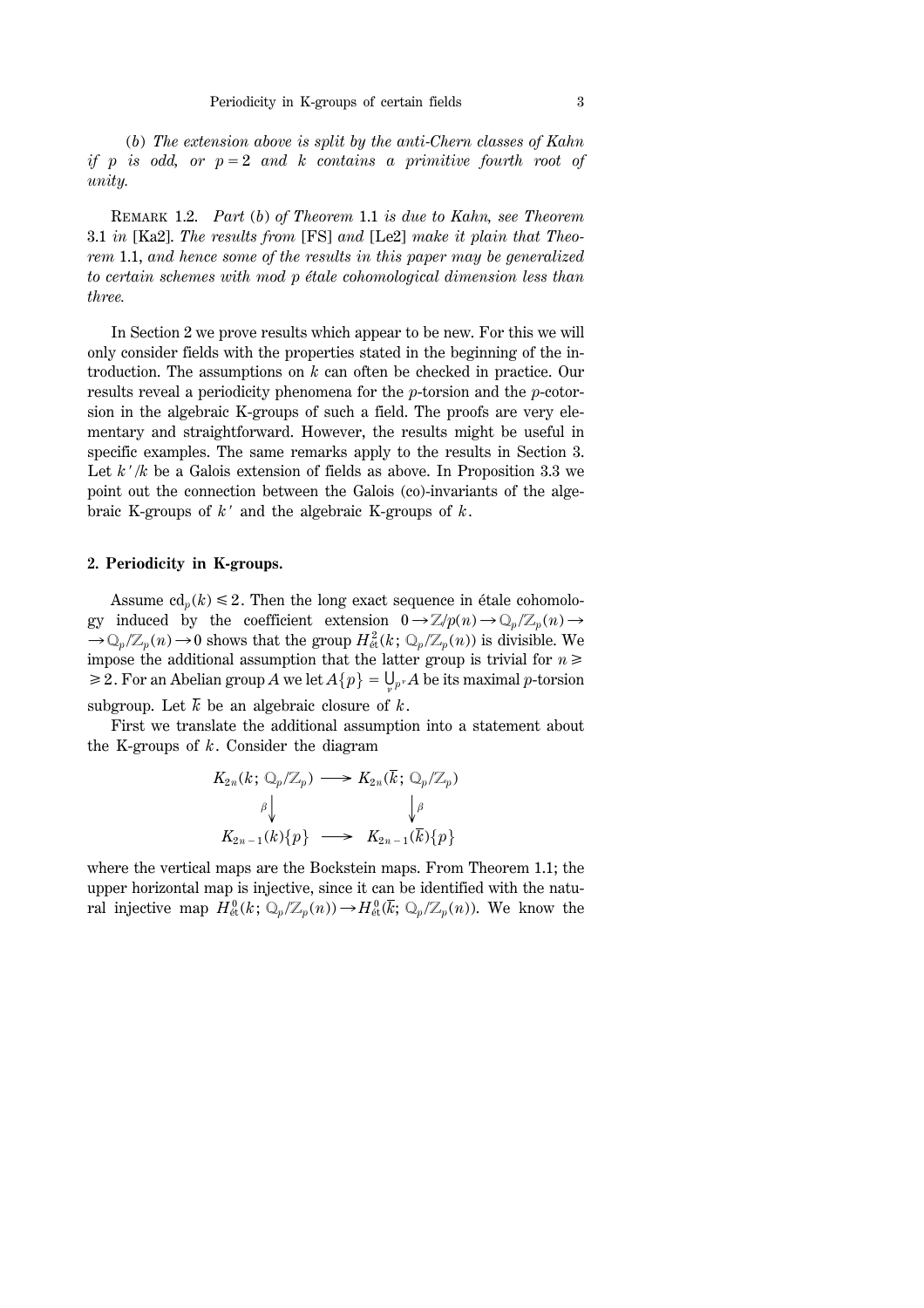Bockstein map for  $\bar{k}$  is an isomorphism from [Su]. Hence the Bockstein map for *k* is an isomorphism, and it follows that  $K_{2n}(k) \otimes \mathbb{Q}_p/\mathbb{Z}_p$  is the trivial group for all  $n \ge 1$ . Note also that  $K_{2n-1}(k)$  injects into  $K_{2n-1}(\bar{k})\{p\}.$ 

The previous remarks combined with Theorem 1.1 give an isomorphism:

(2.1) 
$$
H^0_{\text{\'et}}(k; \mathbb{Q}_p/\mathbb{Z}_p(n)) \stackrel{\cong}{\rightarrow} K_{2n-1}(k)\{p\}.
$$

Let  $e_v$  denote the exponent of the multiplicative group  $(\mathbb{Z}/p^v)^{\times}$ , and let  $\mu_n(k)$  denote the group of *n*th roots of unity in *k*.

LEMMA 2.2. Let  $m, n \geq 1$ . Then  $p \cdot K_{2n-1}(k)$  is isomorphic to  $p^v K_{2(n + me_v) - 1}(k)$  *and there is an exact sequence* 

(2.3) 
$$
0 \to H^0_{\text{\'et}}(k; \mathbb{Z}/p^{\nu}(n)) \to K_{2n-1}(k) \xrightarrow{p^{\nu}} K_{2n-1}(k).
$$

*In particular, the group*  $K_{2me<sub>n-1</sub>}(k)$  *contains an element of order p<sup>n</sup>*.

PROOF. From (2.1) we find an isomorphism  $H^0_{\text{\'et}}(k; \mathbb{Z}/p^{\nu}(n)) \stackrel{\cong}{\rightarrow}$  $\stackrel{\cong}{\longrightarrow}_{p} K_{2n-1}(k)$ . Now employ the Gal  $(k^s/k)$ -module isomorphism  $\mathbb{Z}/p^{\nu}(n) \cong \mathbb{Z}/p^{\nu}(n+e_{\nu})$  where  $k^s$  is a separable closure of k. The last claim follows from  ${}_{p}$  *v*  $K_{2me_r-1}(k) \cong {}_{p}$  *v*  $K_{2e_r-1}(k) \cong H_{\text{\'et}}^0(k; \mathbb{Z}/p^{\nu}(0))$  and the fact that the absolute Galois group of *k* acts trivially on  $\mathbb{Z}/p^{\nu}(0)$  by definition of the Tate twist.

REMARK 2.4. If k contains a primitive p'th root of unity, then:

$$
\mu_{p^{\nu}}(k) \cong_{p^{\nu}} K_3(k) \cong_{p^{\nu}} K_5(k) \cong \dots
$$

*This follows since*  $\mathbb{Z}/p^{\nu}(i)$  *is independent of the twist i under the given assumption.*

We claim the Bockstein exact sequence in K-theory and Theorem 1.1 combine to make a commutative diagram:

$$
0 \longrightarrow K_{2n}(k)/p^{\nu} \longrightarrow K_{2n}(k; \mathbb{Z}/p^{\nu}) \longrightarrow_{p^{\nu}} K_{2n-1}(k) \longrightarrow 0
$$
  
\n
$$
\downarrow \qquad \qquad \downarrow \qquad \qquad \downarrow \qquad \qquad \downarrow \qquad \qquad \downarrow \qquad \qquad \downarrow \qquad \qquad \downarrow \qquad \qquad \downarrow \qquad \downarrow
$$
  
\n
$$
0 \longrightarrow H_{\text{\'et}}^2(k; \mathbb{Z}/p^{\nu}(n+1)) \longrightarrow K_{2n}(k; \mathbb{Z}/p^{\nu}) \longrightarrow H_{\text{\'et}}^0(k; \mathbb{Z}/p^{\nu}(n)) \longrightarrow 0
$$

For  $\bar{k}$  there is a unique choice of isomorphism on the right hand side that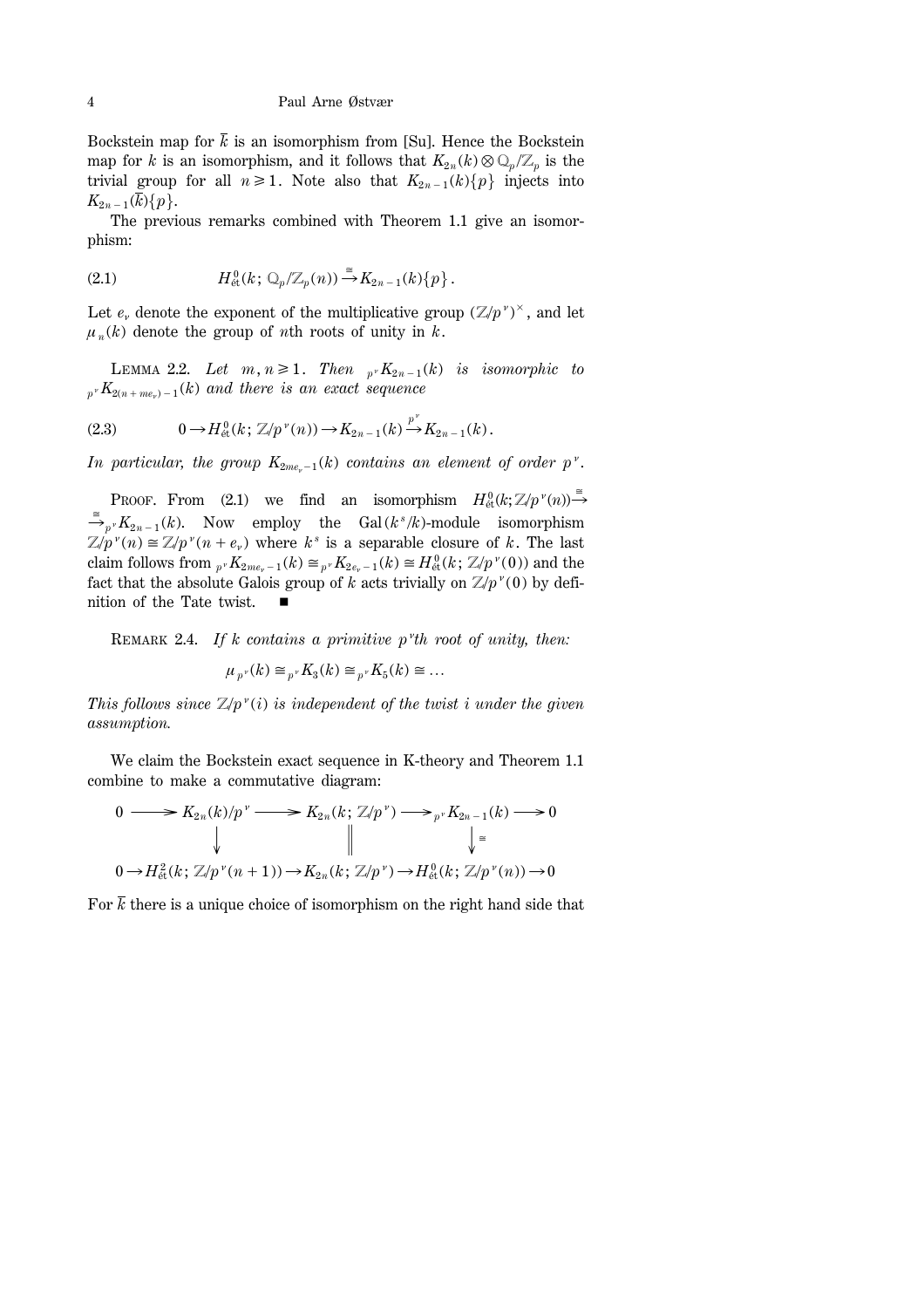makes the diagram commutative. For *k* we choose the isomorphism that is compatible with the inclusion into  $\bar{k}$ . This gives a natural isomorphism:

(2.5) 
$$
K_{2n}(k)/p^{\nu} \stackrel{\cong}{\rightarrow} H^2_{\text{\'et}}(k; \mathbb{Z}/p^{\nu}(n+1))
$$

LEMMA 2.6. Let  $m, n \geq 1$ . Then  $K_{2n}(k)/p^{\nu}$  is isomorphic to  $K_{2(n + me_n)}(k)/p^{\nu}$  and there is an exact sequence

(2.7) 
$$
K_{2n-2}(k) \xrightarrow{p^{\nu}} K_{2n-2}(k) \to H^2_{\text{\'et}}(k; \mathbb{Z}/p^{\nu}(n)) \to 0.
$$

PROOF. Given (2.5), the proof is a verbatim copy of the argument for Lemma 2.2. The periodicity can be decreased according to Remark 2.4.  $\blacksquare$ 

The mod  $p^{\nu}$  Bockstein exact sequence in K-theory and Theorem 1.1 give the short exact sequence

$$
(2.8) \t 0 \to K_{2n-1}(k)/p^{\nu} \to H^1_{\text{\'et}}(k; \mathbb{Z}/p^{\nu}(n)) \to_{p^{\nu}} K_{2n-2}(k) \to 0.
$$

The sequence (2.8) splits if *n* is a multiple of  $e<sub>v</sub>$  and *k* is a number field which satisfies the assumptions in Theorem 1.1. These assumptions are satisfied unless *k* is real and  $p = 2$ , cf. Theorem 4.5 [RW]. Indeed, Lemma 2.2 shows that the mod  $p^{\nu}$  reduction of  $K_{2me_{\nu}-1}(k)$  is a full subgroup of  $H^1_{\text{\'et}}(k; \mathbb{Z}/p^{\nu}(me_{\nu}))$ , hence a direct summand. These remarks motivate the following observation.

LEMMA 2.9. If (2.8) splits for n and 
$$
n + me_v
$$
, then:  
\n $K_{2n-1}(k)/p^v \bigoplus_{p^v} K_{2n-2}(k) \cong K_{2(n+me_v)-1}(k)/p^v \bigoplus_{p^v} K_{2(n+me_v)-2}(k)$ .

*In particular, if*  $K_{2n-1}(k)/p^v$  *is finite and isomorphic to*  $K_{2(n + me_y) - 1}(k)/p^{\nu}$ , then  $p^{\nu} K_{2n-2}(k) \cong p^{\nu} K_{2(n + me_y) - 2}(k)$ . *Likewise, if*  $p \cdot K_{2n-2}(k)$  *is finite and isomorphic to*  $p \cdot K_{2(n+me_y)-2}(k)$ , *then*  $K_{2n-1}(k)/p^{\nu} \cong K_{2(n+me_{\nu})-1}(k)/p^{\nu}$ .

PROOF. The first claim is clear from periodicity of  $H^1_{\text{\'et}}(k; \mathbb{Z}/p^{\nu}(n))$ . The remaining claims follow from the cancellation property of finite groups, see [Hi].  $\blacksquare$ 

The exact sequences (2.3), (2.7) and (2.8) imply the next result.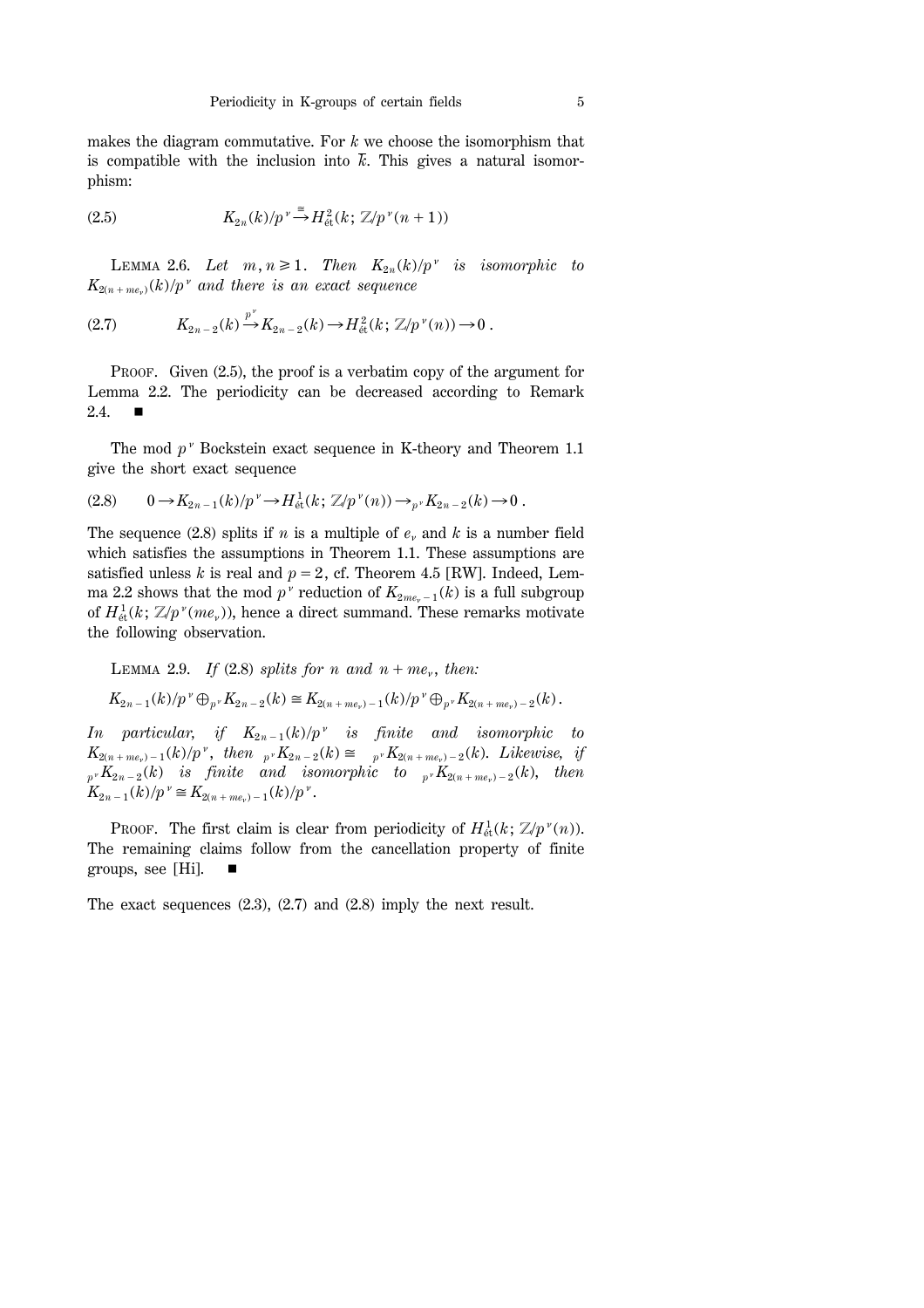THEOREM 2.10. Let  $n \geq 2$ . Then we have the exact sequence

$$
(2.11) \quad 0 \to H_{\text{\'et}}^{0}(k; \mathbb{Z}/p^{\nu}(n)) \to K_{2n-1}(k) \xrightarrow{p^{\nu}} K_{2n-1}(k) \to H_{\text{\'et}}^{1}(k; \mathbb{Z}/p^{\nu}(n)) \to
$$

$$
\to K_{2n-2}(k) \xrightarrow{p^{\nu}} K_{2n-2}(k) \to H_{\text{\'et}}^{2}(k; \mathbb{Z}/p^{\nu}(n)) \to 0.
$$

REMARK 2.11. *Sequence* (2.11) *inserted*  $n = 2$  *and with*  $K_2(k)$  *replaced with its indecomposable part is known from* [Le1] *and* [MS].

## **3. (Co)-descent.**

Let  $k'/k$  be a Galois extension of fields with group  $\Gamma$ . We keep the assumptions that  $\text{cd}_p(k) \leq 2$  and  $H^2_{\text{\'et}}(k; \mathbb{Q}_p/\mathbb{Z}_p(n)) = 0$  for all  $n \geq 2$ , and likewise for  $k'$ . Consider the Hochschild-Serre spectral sequence

$$
(3.1) \tE_2^{s,t} = H^s(\Gamma, H^t_{\text{\'et}}(k'; \mathbb{Q}_p/\mathbb{Z}_p(n))) \Rightarrow H^{s+t}_{\text{\'et}}(k; \mathbb{Q}_p/\mathbb{Z}_p(n))
$$

and the Tate spectral sequence:

$$
(3.2) \quad E_2^{-s, t} = H_s(\Gamma, H^t_{\text{\'et}}(k'; \mathbb{Q}_p/\mathbb{Z}_p(n)) \Rightarrow H^{-s+t}_{\text{\'et}}(k; \mathbb{Q}_p/\mathbb{Z}_p(n)).
$$

Here (3.1) is a first quadrant cohomological spectral sequence. Moreover, (3.2) is discussed in Chapter I Appendix 1 [Se] and in Proposition 3.1.1 [Ka1]. This is a second quadrant cohomological spectral sequence. The following result is now trivial to prove.

PROPOSITION 3.3. Let  $M^q$  denote  $H^q_{\text{\'et}}(k'; \mathbb{Q}_p/\mathbb{Z}_p(n))$ , and let  $n \geq 2$ . *We have the exact sequences*

$$
0 \rightarrow H^1(\Gamma, M^0) \rightarrow K_{2n-1}(k; \mathbb{Q}_p/\mathbb{Z}_p) \rightarrow K_{2n-1}(k'; \mathbb{Q}_p/\mathbb{Z}_p)^{\Gamma} \rightarrow H^2(\Gamma, M^0) \rightarrow 0
$$

*and:*

$$
0 \to H_2(\Gamma, M^1) \to K_{2n-2}(k'; \mathbb{Q}_p/\mathbb{Z}_p)_\Gamma \to K_{2n-2}(k; \mathbb{Q}_p/\mathbb{Z}_p) \to H_1(\Gamma, M^1) \to 0.
$$

*In addition we have the naturally induced isomorphisms*

$$
K_{2n-2}(k; \mathbb{Q}_p/\mathbb{Z}_p) \stackrel{\cong}{\rightarrow} K_{2n-2}(k'; \mathbb{Q}_p/\mathbb{Z}_p)^{\Gamma}
$$

*and:*

$$
K_{2n-1}(k'; \mathbb{Q}_p/\mathbb{Z}_p)_r \stackrel{\cong}{\rightarrow} K_{2n-1}(k; \mathbb{Q}_p/\mathbb{Z}_p).
$$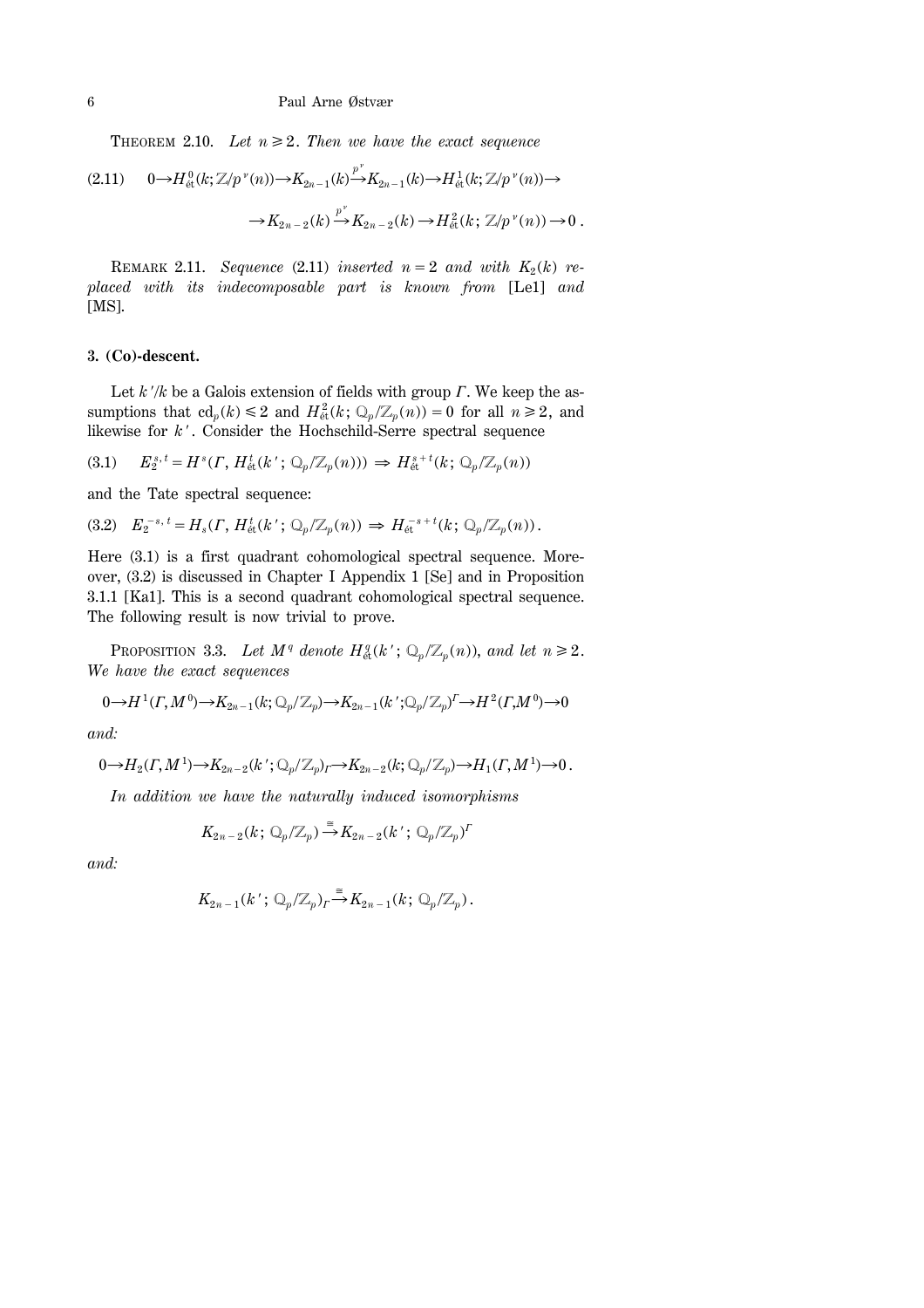*The d* <sup>2</sup> *-differentials in* (3.1) *and* (3.2) *give isomorphisms*

$$
H^q(\Gamma, K_{2n-1}(k'; \mathbb{Q}_p/\mathbb{Z}_p)) \stackrel{\cong}{\rightarrow} H^{q+2}(\Gamma, K_{2n-2}(k'; \mathbb{Q}_p/\mathbb{Z}_p))
$$

*and*

$$
H_{q+2}(\Gamma, K_{2n-1}(k'; \mathbb{Q}_p/\mathbb{Z}_p)) \stackrel{\cong}{\rightarrow} H_q(\Gamma, K_{2n-2}(k'; \mathbb{Q}_p/\mathbb{Z}_p))
$$

*for all*  $q \geq 1$ .

REMARK 3.4. *It follows that*  $K_{2n-1}(k){p} \stackrel{\cong}{\to} K_{2n-1}(k'){p}^{\Gamma}$ , and *the transfer map induces a surjection*  $K_{2n-2}(k')\{p\}_r \rightarrow K_{2n-2}(k)\{p\}.$ *That surjection is an isomorphism if*  $K_{2n-2}(k')\{p\}$  *is reduced. The first claim follows from the diagram displayed in the beginning of Section* 2, *and the second claim follows from an obvious Bockstein sequence argument.*

#### REFERENCES

- [BK] S. BLOCH K. KATO, *p*-*adic étale cohomology*, Inst. Hautes Études Sci. Publ. Math., **63** (1986), pp. 107-152.
- [BL] S. BLOCH S. LICHTENBAUM, *A spectral sequence for motivic cohomology*, UIUC K-Theory preprint server (1995).
- [FS] E. M. FRIEDLANDER A. A. SUSLIN, *The spectral sequence relating algebraic K-theory to motivic cohomology*, UIUC K-Theory preprint server (1999).
- [Hi] R. HIRSHON, *On cancellations in groups*, Amer. Math. Monthly, **76** (1969), pp. 1037-1039.
- [Ka1] B. KAHN, *Deux théorèmes de comparaison en cohomologie étale; applications*, Duke Math. J., **69** (1993), pp. 137-165.
- [Ka2] B. KAHN, *On the Lichtenbaum-Quillen conjectures*, Algebraic K-theory and algebraic topology (P. G. Goerss and J. F. Jardine, eds.), NATO ASI Series C, vol. 407, Kluwer, 1993, pp. 147-166.
- [Le1] M. LEVINE, *The indecomposable K*<sub>3</sub> of fields, Ann. Scient. Éc. Norm. Sup., **T.22** (1989), pp. 255-344.
- [Le2] M. LEVINE, *K-theory and motivic cohomology of schemes*, UIUC K-Theory preprint server (1999).
- [MS] A. S. MERKURJEV A. A. SUSLIN, *The group K*<sup>3</sup> *for a field*, Math. USSR Izv., **36** (1991), pp. 541-565.
- [Mi] J. MILNOR, *Algebraic K-theory and quadratic forms*, Invent. Math., **9** (1970), pp. 318-344.
- [RW] J. ROGNES C. A. WEIBEL, *Two-primary algebraic K-theory of rings of integers in number fields*, J. Amer. Math. Soc., **13** (2000), pp. 1-54.
- [Se] J.-P. SERRE, *Galois cohomology*, Springer Verlag, 1997.